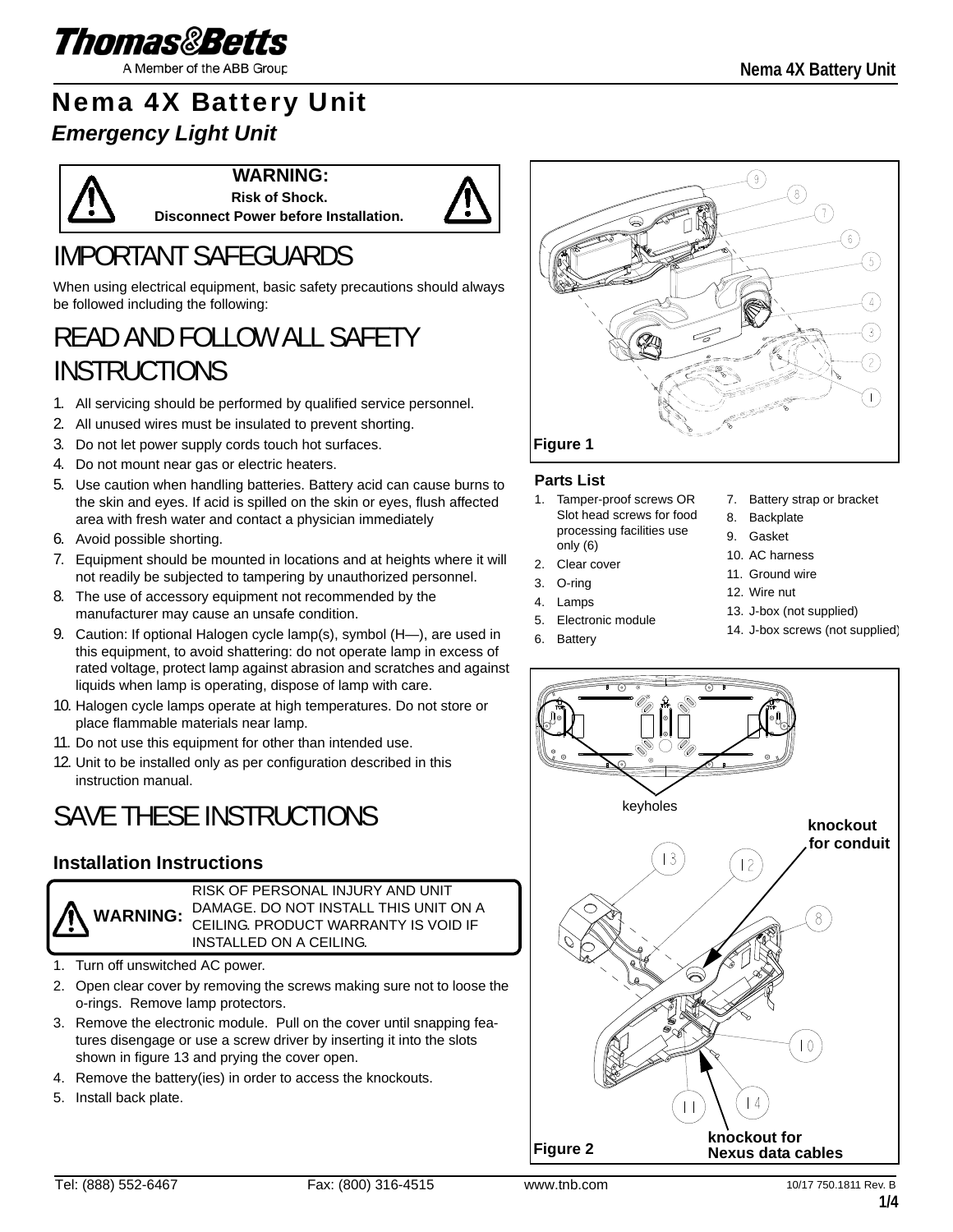

#### **Wall mounting on a junction (figure 2)**

- a. Route unswitched AC circuit wires into the junction box and leave 6" of wire length.
- b. Remove the knockouts needed to mount backplate. Considering the weight of the unit, it's recommended to use the keyholes for additional securing(see fig.4). For Nexus wired option, install the liquidtight® fitting, provided with the unit. Use the knockout located on the bottom of the unit.
- c. Remove AC harness from electronic module. Wire to AC circuit wires using wire nuts (see figure 2). Refer to hookup instructions on page 2.
- d. Install the gasket on the back plate. Feed AC harness and the ground through the large hole in the backplate (see figure 2). Mount to J-box using the J-box screws (not provided). J-box should be properly secured directly to a stud.

Note: When back mounting the unit on uneven surface such as brick, silicone caulking should be used to prevent water from seeping in between the unit and the J-box.

#### **Wall mounting with conduit**

- a. Remove knockout on top of the backplate for conduit entry and keyhole knockouts to fix the backplate to the wall. For Nexus wired option, install the liquidtight<sup>®</sup> fitting, provided with the unit, on the bottom of the backplate. Don't route data cables with AC wires.
- b. Install a liquidtight<sup>®</sup> conduit fitting on the backplate. Conduit size: 1/2" NPT (not provided).
- c. Install the unit on the wall using screws (not provided).
- d. Connect the conduit to fitting and route unswitched AC circuit wires in the unit.
- e. Remove AC harness from electronic module. Wire to AC circuit wires using wire nuts. Refer to hookup instructions.

#### **Pole or I-beam mounting (Option)**

- a. Universal bracket (part 16 on figure 4) is an accessory and needs to be ordered separately. Remove knockouts on top of the backplate for conduit entry.
- b. Install a liquidtight<sup>®</sup> conduit fitting on the backplate. Conduit size:  $1/$ 2" NPT.
- c. Install the universal bracket as shown in figure 4. Don't install the gasket (9). Note: this type of installation is not NSF certified for food processing areas.
- d. Unit can be installed using steel banding for routing around the poles and I-beam. Standard banding ¾" in width or less can be used (not provided). It can also be mounted on a Superstrut<sup>®</sup> metal framing (1 5/8" channel series) using 1/4" bolt (not provided). Holes are placed at 9" apart horizontally.
- e. Connect the conduit to fitting and route unswitched AC circuit wires in the unit.
- f. Remove AC harness from electronic module. Wire to AC circuit wires using wire nuts. Refer to hookup instructions.

Note: If the unit is to be mounted vertically (see fig. 5) , the position of the lowest lamp must be at a minimum height of 7 feet 3 inches from floor level to respect the standardized light distribution.

#### **- 120 VAC OPERATION - -347 VAC OPERATION-INSTRUCTIONS - HOOKUP**

White wire - Common Black wire - 120V Line Green wire - Ground

White wire - Common Red wire - 347V Line Green wire - Ground

**Nema 4X Battery Unit**

completed connections. Note: Secure AC wires via wire clip after having

Unused primary wire must be insulated to prevent shorting. Primary wire connections must be isolated from charger.

**To ensure watertightness:** (o) **install the o-ring inside the unit, as shown.**

**Put the screw in the lens hole and than install the o-ring.**









**Figure 6**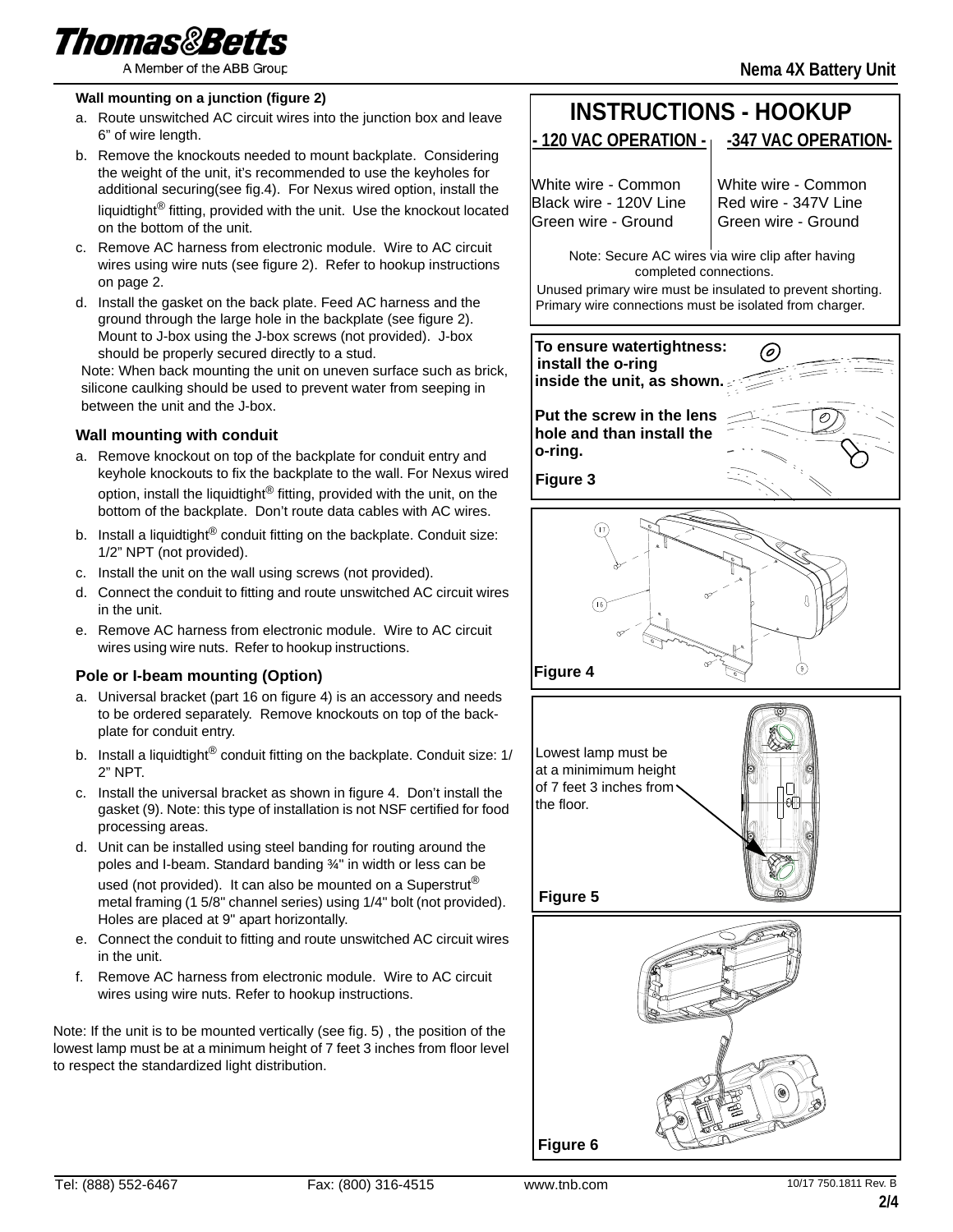

6. Complete electrical connection:

#### **Standard product:**

- a. Reinstall batteries and electronic module as shown on figure 6. See figure 7 for batteries wiring diagram.
- b. Connect transformer harness to AC harness.

#### **Cold weather option:**

- a. Install the gasket on the backplate.
- b. Connect battery heater (18) to thermostat (19) and to AC harness (10) (see figure 8).
- c. Refer to figure 9 for 120VAC input voltage and to figure 10 for 347VAC. Use wire taps provided with the hardware kit to connect battery heater. Unused wires must be insulated to prevent shorting.
- d. Install to mounting surface.
- e. Place the battery(ies) back in place one at a time, secure each battery with a battery bracket and screws. Battery heater is placed between the battery and the backplate. See figure 7 for battery(ies) wiring diagram. Put the electronic module back in place as shown In figure 6.
- f. Connect transformer harness to AC harness.
- 7. For unit with remote capacity, connect remote heads to terminal L+ and L- (see figure 12).

Calculation of total allowable remote capacity of unit: Maximum remote lamp power = unit capacity minus the total power of lamps included with unit.

- 8. Snap electronic module on backplate.
- 9. Adjust lamp aiming.
- 10. Install the lens by using the 6 tamper-proof screws (1). To insure water tightness, 6 o-rings have to be installed from the inside (see figure 3). *The tamper-proof screws should be equally torqued to approximately 10 - 15 in-lbs (1.1 - 1.7 N-m).* If the installation is done in a food processing area, see section: (Food processing facilities).
- 11. Energize AC. Lamps will turn on for few minutes.
- 12. See page 4 for testing procedure.

### **Nexus:**

For connections related to Nexus system, refer to Nexus Addendum.





**Figure 10**